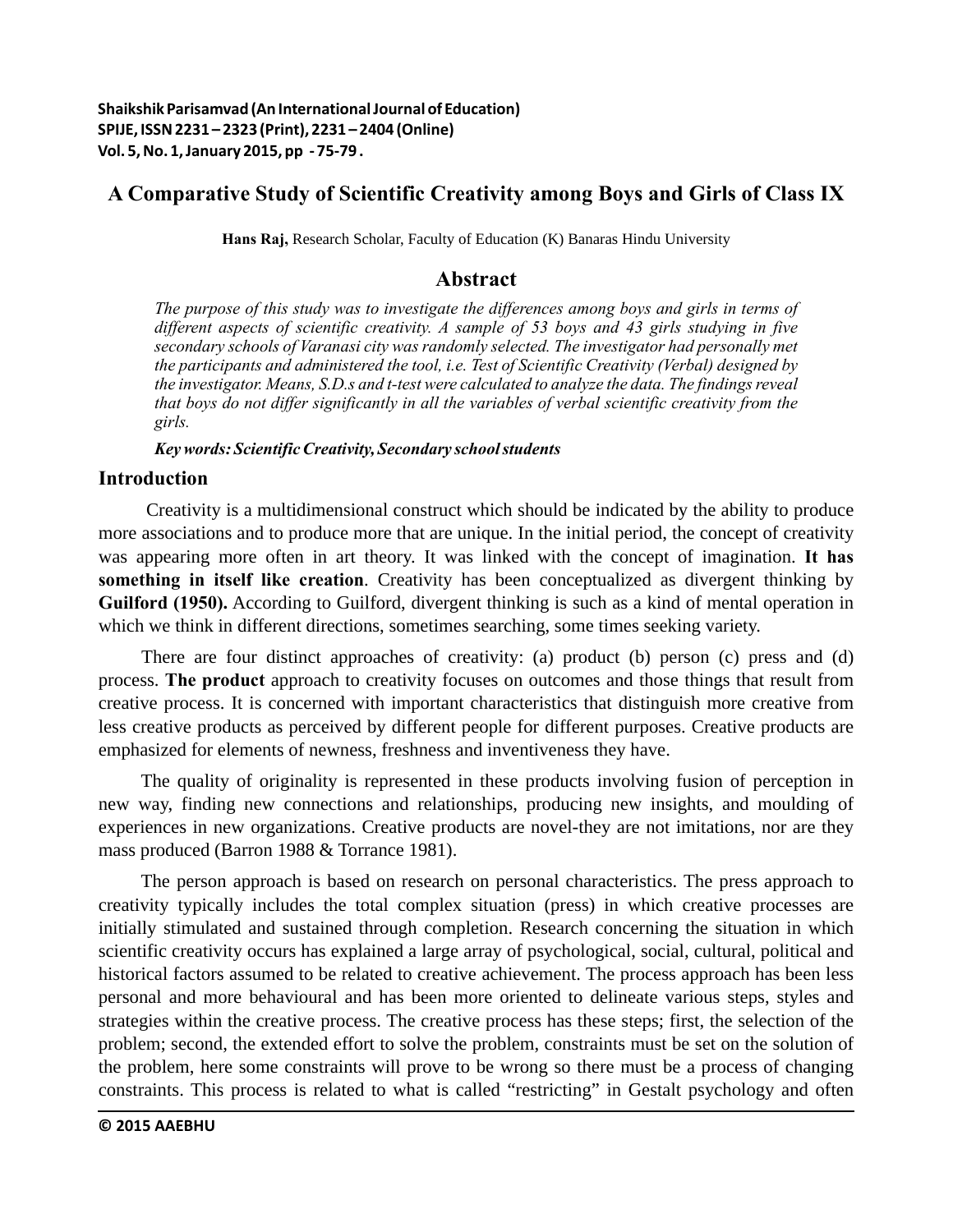occurs as a sudden illumination. Finally, a process of verification and elaboration is required, in which the scientist ascertains the value of the new set of constraints and put that set into a form and it can be presented to the public (Stumpf, 1995).

In 1966, Torrance developed a benchmark method for quantifying creativity with his Torrance tests of creative thinking (TTCT). Building on J.P. Guilford's work, Torrance involved simple tests of divergent thinking and other problem solving skills, which were identified by four factors:

**(a) Fluency:** Total number of interpretable, meaningful and relevant ideas generated in response to the stimulus.

**(b) Flexibility:** The number of different categories of relevant responses.

**(c) Originality:** The statistical rarity of the responses.

**(d) Elaboration:** The amount of detail in the responses.

Generally, creativity is a multidimensional (verbal and non verbal) attribute differentially, distributed among people and includes chiefly the factors of seeking problems, fluency, flexibility, originality, inquisitiveness and persistency. Moravesik (1981) has defined scientific creativity as "Scientific Creativity may be viewed as the attainment of new and novel steps in realizing the objectives of science. Scientific creativity can manifest itself in the conception of new ideas contributing to new experiments to probe nature's law, in the development of scientific ideas applied to particular domains of practical interest, in the realization of new organizational features of scientific research and the scientific community, in the novel implementation of plans and blue prints for scientific activities in trail-blazing undertakings to transmit the scientific outlook in to the public mind and in many other realms."

Hu and Adey (2002) proposed the three-dimensional scientific structure creativity model (SSCM) for measuring scientific creativity. They defined scientific creativity as "*a kind of intellectual trait or ability producing or potentially a certain product that is original and has social or personal value, designed with a certain purpose in mind, using given information.*" Thus, scientific creativity is different from general creativity. It is more based on objectivity and takes a longer route of time than the general creativity in the creation of final output.

## **Need and Significance of the Study**

According to National Policy of Education (1986), "science education programmes will be designed to enable the learner to acquire problem solving and decision-making skills and to discover the relationship of science with health, agriculture, industry and other aspect of daily life." Thus, science education should be provided to the students such that scientific creativity can be developed and sparked new ideas for innovations and inventions.

Creativity is essentially a multifaceted phenomenon. It is found in every human less or more degree at every stage of development. Fostering creativity in the classroom demands a special climate. The objective of this climate is to enhance creative thinking in the students through enrichment activities running across a wide range of school subjects. We need to satisfy the intellectual curiosity of children which is generally not satisfied within the framework of regular educational system.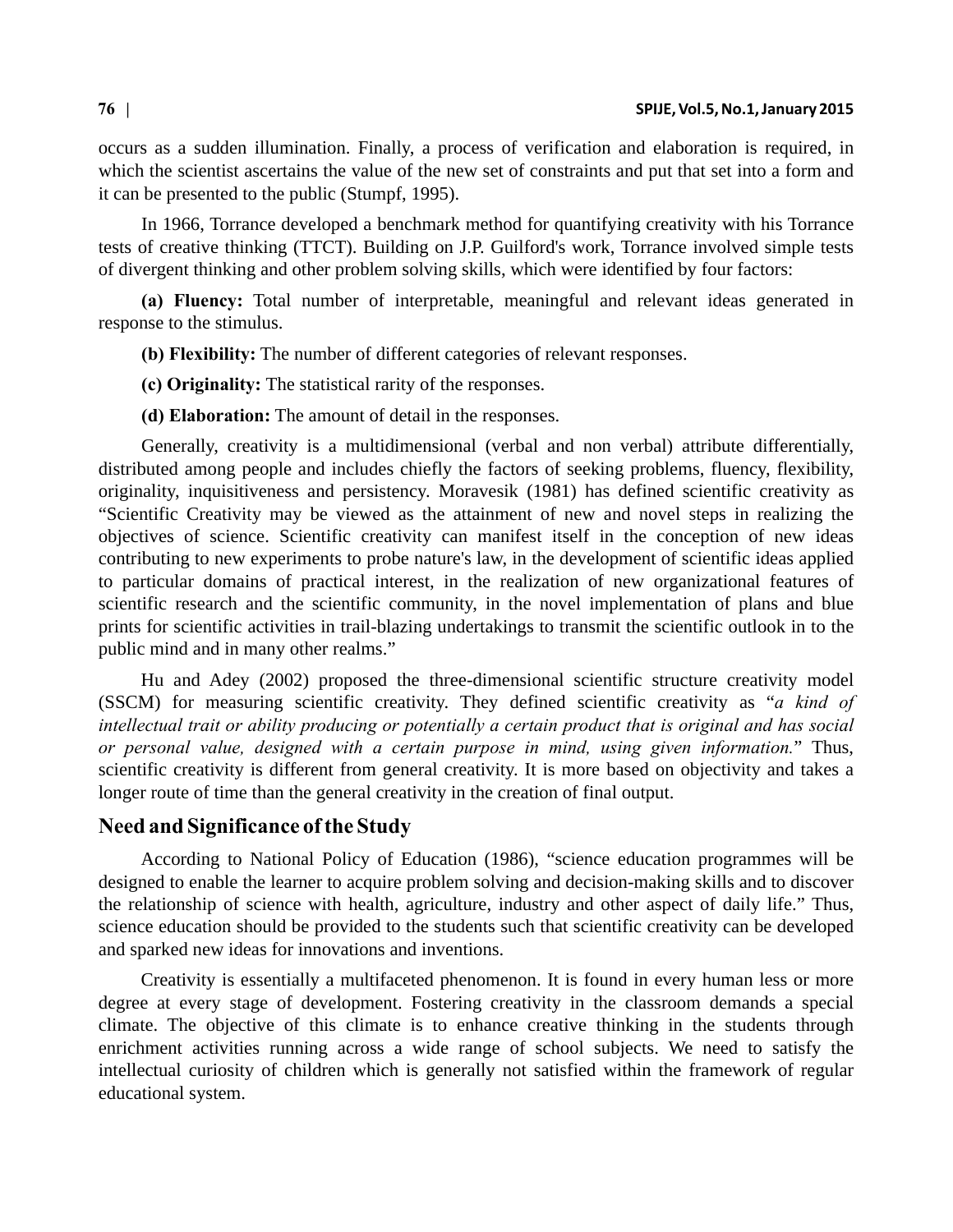#### **SPIJE, Vol.5, No.1, January 2015 | 77**

Mackinnon (1978) acknowledged that most school environments don't support creative development and many even suppress creative expression. It has been noted that schools emphasize knowledge acquisition and little attention has been placed on the development of strategies and techniques that can foster student's creative potential. The teacher is a nation builder, so it is responsibility to encourage creative talents even if sometimes he may have to bear difficulties due to divergence behaviour of the students.

Genderwise comparative studies of general creativity have been accomplished by many researchers, but a few researches are found on comparative analysis of scientific creativity along with gender differences. Therefore, it is need of present time to compare boys and girls on the basis of scientific creativity So that, it will be clear whether there is need of different teaching-learning environment for boys and girls due to their gender differences or not.

#### **Statement of the Problem**

The present work is entitled as "A Comparative Study of Scientific Creativity Among Boys and Girls of Class IX."

#### **Objective**

¾ To compare the boys and girls on the basis of scientific creativity and its components, i.e. fluency, flexibility & originality.

## **Hypothesis of the Study**

 $\Box$  There is no significant difference between the boys and the girls on the basis of scientific creativity and its components, i.e. fluency, flexibility & originality.

### **Methodology**

**Sample:** A sample of 53 boys and 43 girls studying in five secondary schools of Varanasi city of Uttar Pradesh was selected on random basis for the present study. The sample was equal on age and socio-economic status.

**Design of the study:** In the present study descriptive survey method was used.

**Tool Used:** To assess the scientific creativity of the students, the test of scientific creativity (TSC) was used. It was developed by the investigator. The test retest reliability of total scientific creativity was found to be.864. The content validity index (Mean CVR) was found to be .94.

### **Result and Discussion**

Obtained data were analyzed using descriptive statistics (Mean, Standard deviation and C-Ratios). Frequency distribution of scientific creativity scores was computed to ascertain the normalcy of data and C-ratios were computed to find out the gender difference in fluency, flexibility, originality and overall scientific creativity.

In the analysis of data pertaining means, SD's of fluency, flexibility, originality and total scientific creativity were computed separately. Table no. 1 showing the mean differences in fluency, flexibility, originality and composite scientific creativity were presented in relation to gender.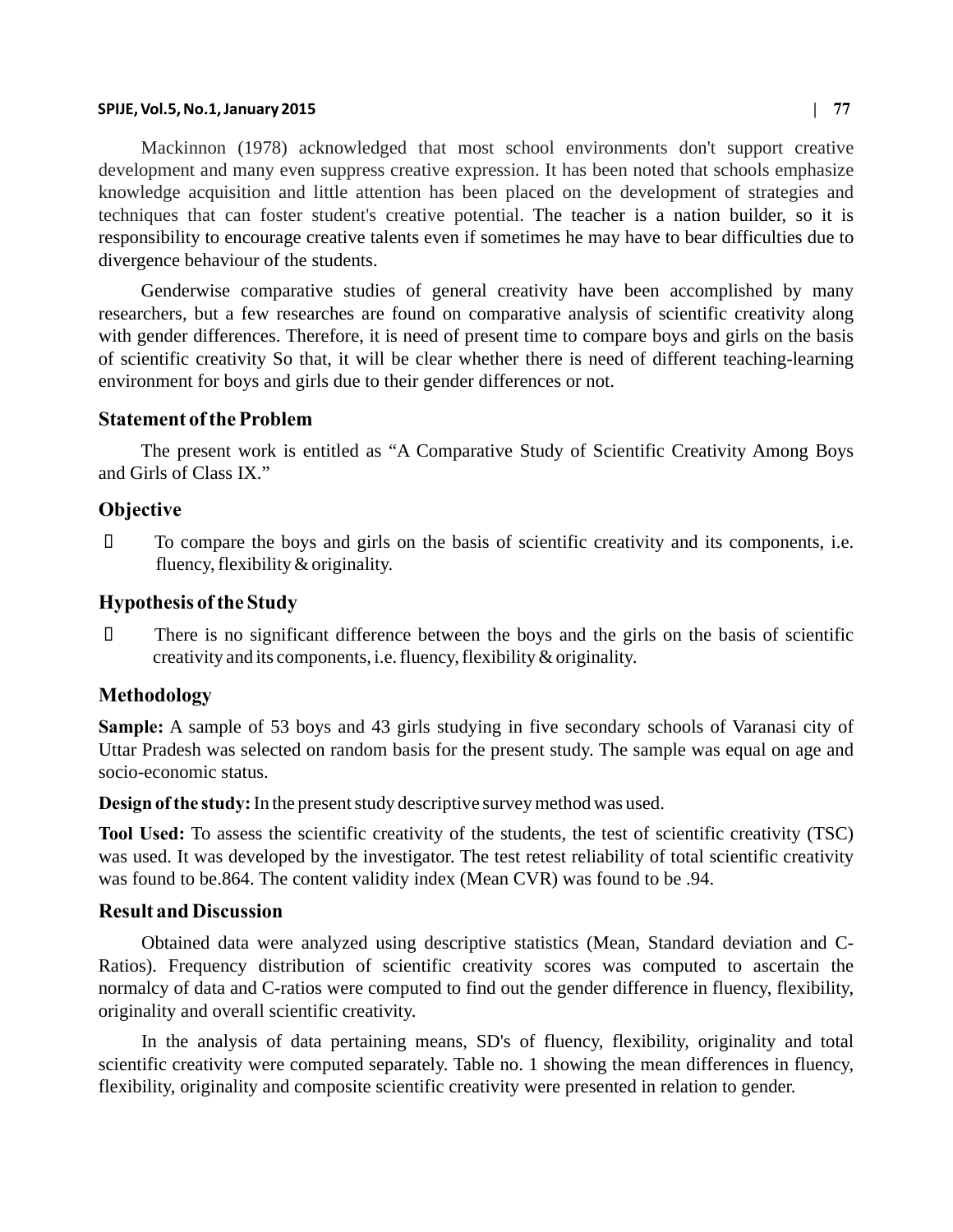| <b>Variables</b>                   | <b>Boys</b><br>$(N=53)$ |       | <b>Girls</b><br>$(N=43)$ |       | t-value | <b>Level of</b><br>significance |
|------------------------------------|-------------------------|-------|--------------------------|-------|---------|---------------------------------|
|                                    | Mean                    | S.D.  | Mean                     | S.D.  |         |                                 |
| <b>Fluency</b>                     | 21.79                   | 7.98  | 19.34                    | 8.42  | 1.45    | <b>N.S.</b>                     |
| <b>Flexibility</b>                 | 17.50                   | 5.81  | 15.57                    | 6.19  | 1.57    | <b>N.S.</b>                     |
| Originality                        | 17.27                   | 15.85 | 13.84                    | 13.09 | 1.16    | N.S.                            |
| <b>Total Scientific Creativity</b> | 56.56                   | 28.41 | 48.75                    | 26.37 | 1.40    | <b>N.S.</b>                     |

**Table 1: Showing The Mean Differences In Fluency, Flexibility, Originality And Composite Scientific Creativity**

# N.S. = Not Significance

From the above table no. 1, it is clear that obtained mean scores of boys and girls are similar in all components, i.e. fluency, flexibility and originality. It shows no significant differences in boys and girls in all components of verbal scientific creative thinking. Earlier, similar findings were reported by Meetai & Chandra (2012) who found no significant difference in fluency, flexibility and overall scientific creativity on the basis of gender. Singh (1992) also found that boys are not differed significantly from girls in all components of verbal scientific creativity.

Here, it is found that there is no significance difference in the fluency scores. This indicated that there is no significant difference in cognition level of boys and girls, by which an individual retrieves items of information from his personal information in storage and no significant difference in the flexibility scores show that the boys and the girls are similar in the fluidity of information or striking out new directions. It is also shown by the table that there is no significant difference in the originality scores. It points out that there is no significant difference in the creative thinking of boys and girls. They have similarities in creative thinking and generating original and novel outputs.

Thus, the comparison of boys and girls of secondary schools in terms of their performance on verbal measures of scientific creative thinking suggests that the boys have similar scores to girls on all measures of scientific creativity i.e. fluency, flexibility and originality. It suggests that boys and girls are similar in simulating and prompting environment and freedom for the cultivation and enhancement of original ideas.

#### **Conclusion**

Thus, it is concluded on the basis of data analysis of scientific creativity of secondary school students that boys and girls have equal level of scientific creative thinking. They also have similarities in all aspects of scientific creativity i.e. fluency, flexibility & originality. So, it is the responsibility of parents at home and teachers in schools to give them equal opportunities and to avoid discrimination based on gender..

## **References**

Barron, F. (1988). Putting creativity to work. In R.J. Sternberg (Ed.). The nature of creativity, Pp.76-98. New York: Cambridge University Press.

Bronowski, J. (1970). In Roslansky, J.D. (Ed.). Creativity: A discussion at the Nobel conference. Amsterdam: North-